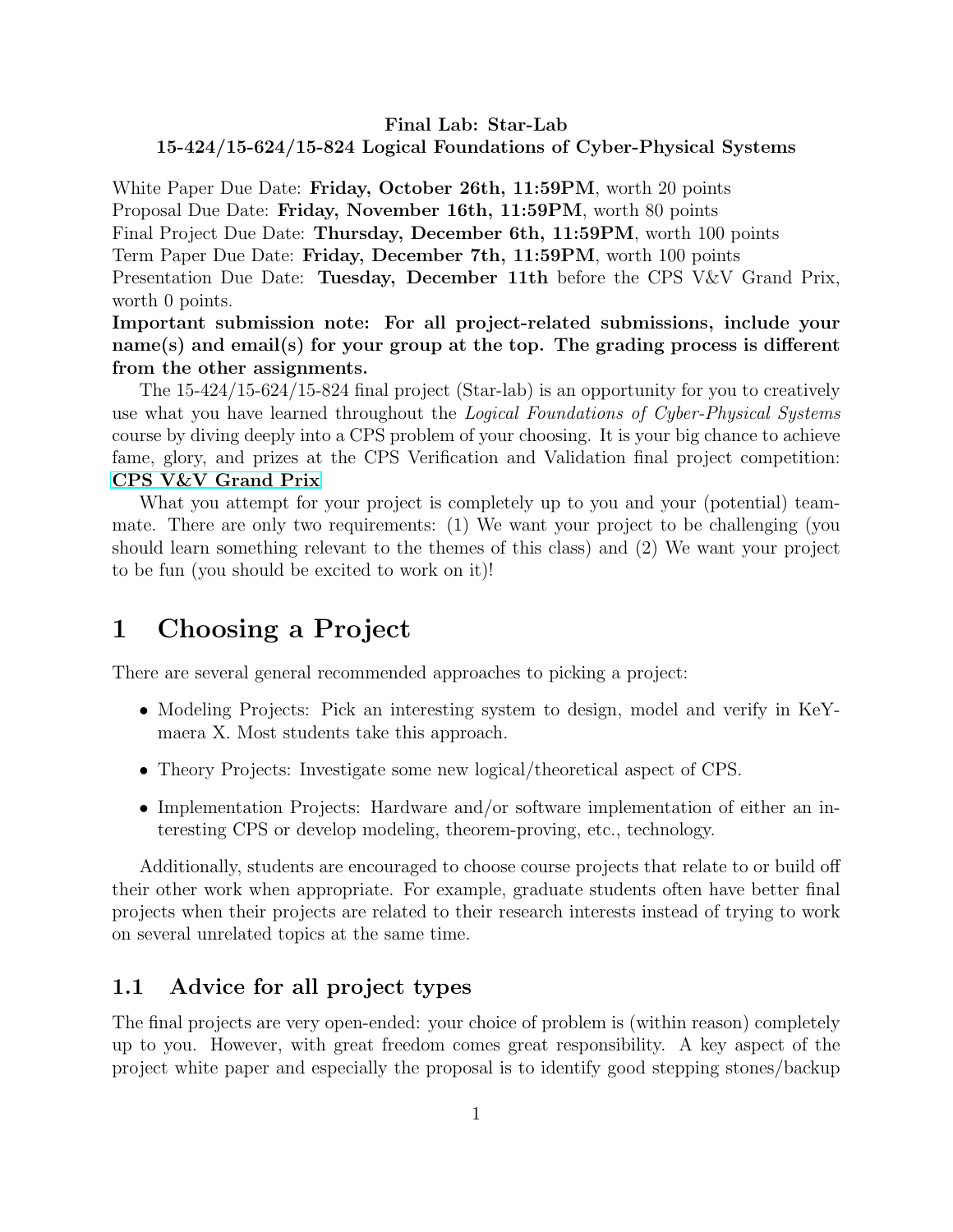plans for if and when you run into unexpected problems. Breaking the project up in this way makes it easier to tackle a complex problem. If the full problem becomes too difficult, those stepping stones work as deliverables, and you can discuss the challenges that you have faced during the project and explain the technical reasons why that happened in your term paper. Not only does this approach lead to higher quality, higher scoring and less stressful projects, but it is a good opportunity to practice project planning skills that are useful both in classes and in real life. For example:

- In a modeling project you should think about (and explain to us) how you can simplify your model to make proofs easier, or what simplified properties you can prove if the property you wanted is too hard.
- For a theory project, what are easier theory questions you can answer to help understand the problem before tackling the main problem, and what is relevant research literature you can read/report on the problem?
- For an implementation project, are there any new technologies/libraries you will have to familiarize yourself with for the project? Make sure to budget time for that. What are the most important things to implement, and can you do that in a reasonable amount of time if you run into trouble?

Coming up with a project is up to you. For inspiration, see the projects page on the wiki<sup>[1](#page-1-0)</sup> and the lists of previous projects from previous iterations of the course. Don't let these limit your imagination though! Much of the fun is getting to come up with your own ideas!

# 2 Project Logistics

As with some of the other labs, the project can either be done alone or in a group of two. The timeline for this project is divided into five submissions, whose due dates are listed at the start of this file and on the course schedule page. Guidelines for each of these submissions is given below.

## 2.1 White Paper

The white paper will set up some preliminary ideas regarding the topic, scope and challenges of your project. You should think of the white paper as pitching your project idea to a funding agency or possible investor in a written analogue of an elevator pitch for the purpose of giving them a chance to see whether there is any interest in what you are suggesting. It is crucial that you communicate concisely and clearly what exactly you are planning to do, why that is a good idea, where you expect challenges and how you plan to master them. Convince the reader why your project idea is worthy and promising.

For example, here are some topics that should be discussed in the white paper for a modeling project:

<span id="page-1-0"></span><sup>1</sup><https://github.com/LS-Lab/KeYmaeraX-release/wiki/Project-Ideas>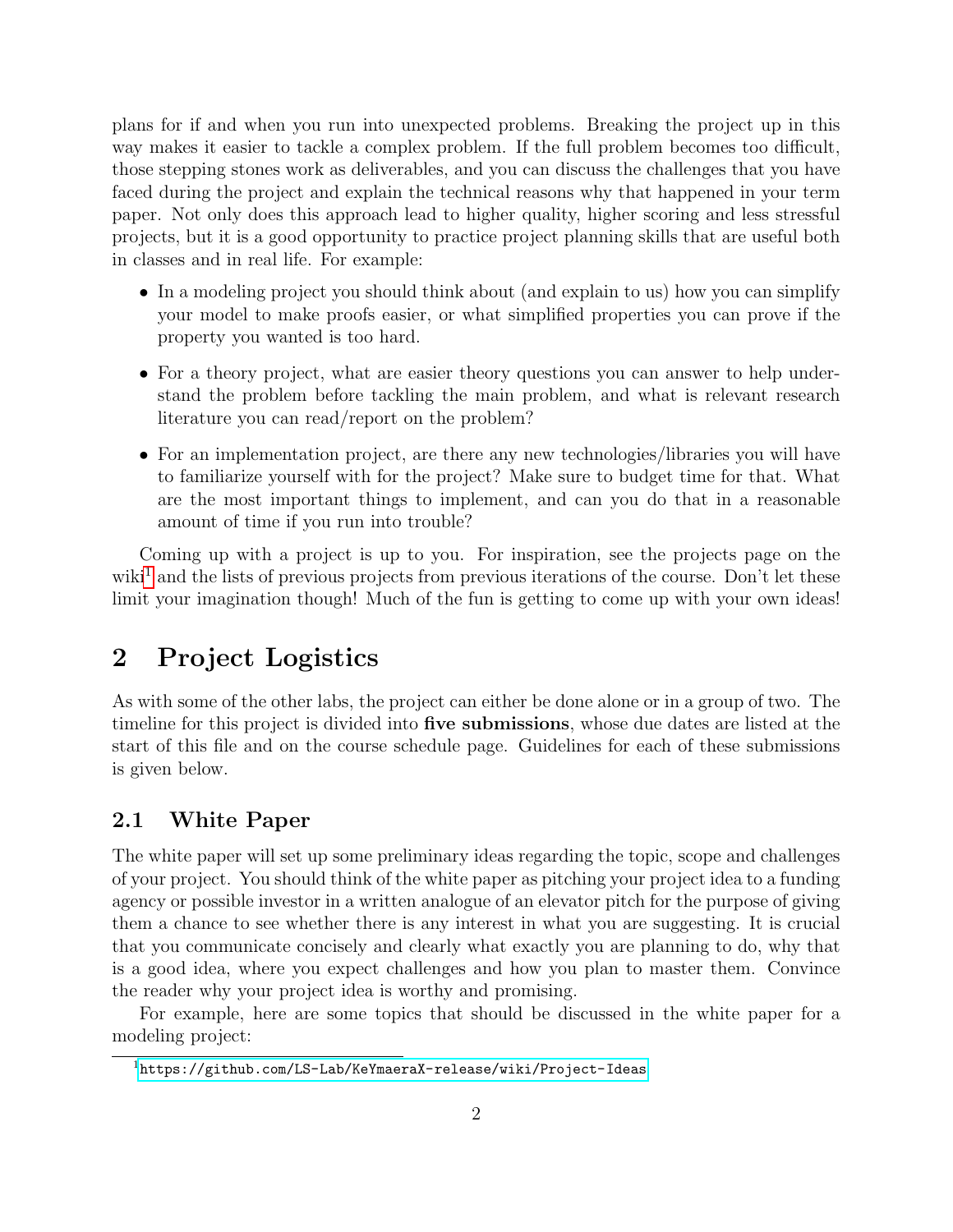- A generic description of the hybrid system you propose to study for the final project, and how you intend to model the hybrid system. Cite any references you intend to use as source material.
- Propose a hierarchy of progressively more complex models and properties of your system, which could be used as stepping-stones to more complex models or controllers. These can include more realistic modeling of the CPS as well as increasingly better controllers.
- You should discuss the core properties that guarantee the correct functioning of the system (for example, safety and liveness) and how you intend to prove or analyze the fulfillment of these properties.
- For properties you intend to prove using KeYmaera X, discuss how you intend to approach the proof (for example, you might propose loop or differential invariants or explain how you might manage branching).
- Identify expected challenges to solicit feedback.
- Identify expected deliverables, i.e., what the output of your project is going to be. These can be, for example, .kyx and .kya files.

Adjust the above list as appropriate for theory or implementation projects. e.g., instead of saying what system you want to model, says which features you want to implement and instead of saying what models you could use as stepping stones, discuss how you could break the features up into smaller, more manageable pieces. Discuss how you would approach theory or implementation problems and what background material/software dependencies/resources you would need and which of that you already have or would need to acquire.

The white paper should be **formatted as a pdf** and be roughly 1 to 2 pages long. The intent of the white paper submission is for you to get feedback on your ideas and how feasible they are, so that you can adapt it for the project proposal. Keep in mind that our feedback on your white paper cannot be effective if your white paper does not effectively communicate what you are trying to achieve or if you have not elaborated your idea sufficiently.

#### 2.2 Project Proposal

The project proposal is a fleshed-out version of the white paper. It will give you a chance to report on what you have achieved with your research/implementation/proofs since the white paper submission. It should also detail what exactly you are planning, what technical challenges your research identified, and what solutions you are planning to overcome them. We expect you to have already achieved a number of first results for the project proposal deadline that give you a clear idea of where the challenges are and what you plan for your final project.

The proposal will help you organize your thoughts about your project and will give the course staff a chance to check that your plans are of the right scope and provide suggestions and advice. As applicable, the proposal should contain the following: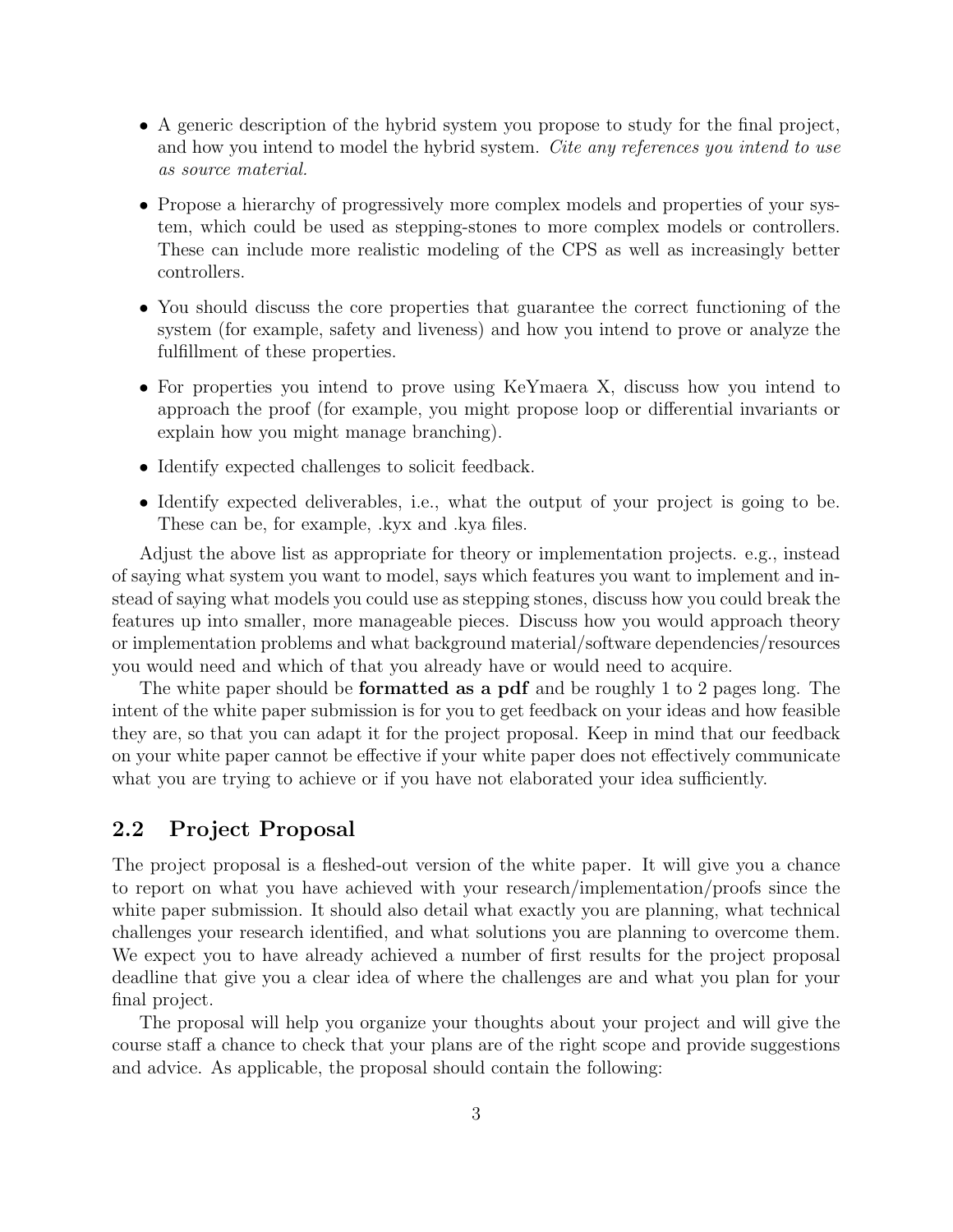- A descriptive title for your project. You should find a strong descriptive title that best communicates the ideas behind your project.
- A description of the system and why you think it is interesting and relevant to consider.
- A formal model of the system you are considering and a precise explanation and justification of its model.
- A discussion of the desired properties for the system (formalized in  $dL$ , if appropriate), and why they are relevant and important, e.g., safety, efficiency.
- Informal explanations why each of the assumptions you make is necessary or useful for the properties you are trying to prove and informal arguments why you do not expect other assumptions to be needed (mind the Cartesian Demon).
- A detailed exposition of related work to show how the problem you are proposing relates to the state of the art in the science of Cyber-Physical Systems.
- A detailed description of each stepping stone for the problem, including how you plan to tackle them, and why they are easier than the more complex problem.
- Each goal and "deliverable" in your project should be clear.
- If appropriate, .kyx files for each stepping stone, which includes the controller, the CPS modeled as a hybrid system, and the relevant property.
- By the proposal stage of your project you will likely already have successfully proved a number of simpler properties about your model. Reports on the progress of the proofs and identification of the technical challenges you are facing and how you are planning to solve them or have solved them already.
- Figures can be helpful for illustration purposes. Even if you focus on one particular motivating application, you should broadly discuss where else your findings have applications.

As before, adjust the above appropriately if you have a theory or implementation project. The primary purpose of the project proposal is to justify why the problem that you are solving is interesting and concisely describe the challenges and solicit feedback.

Remember that stepping stones are essential to good project planning. They increase the probability you will have something to deliver, and that is always a good thing. Also remember that the most amazing proofs about the most fancy properties of the most aweinspiring differential equations and controllers are not interesting unless you also clearly motivate, explain, and justify what your model and property says and why they are exactly the right one.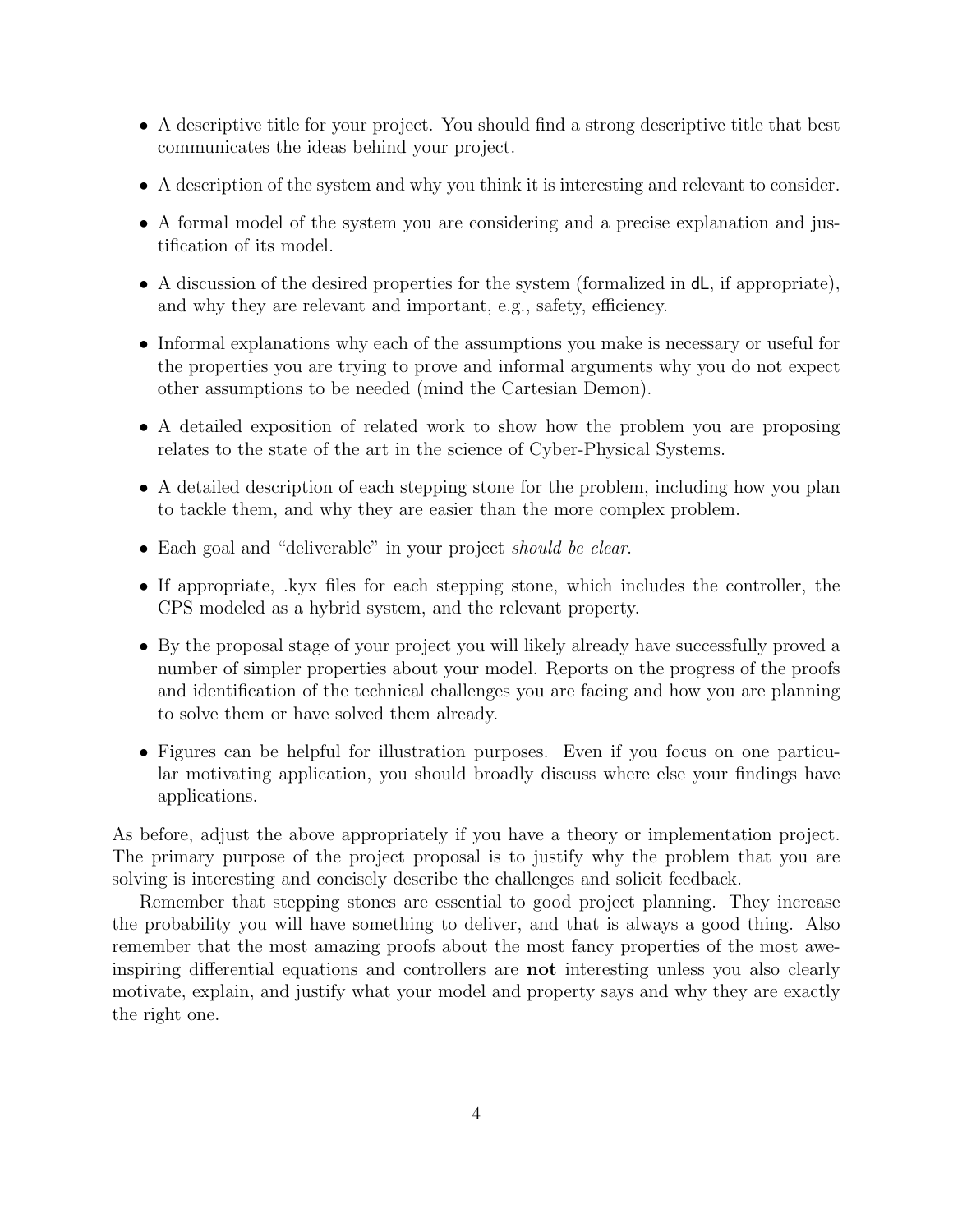#### 2.3 Final Project, Term Paper, and Presentation

#### 2.3.1 Final Project

The final project submission should be a zip file containing all of your deliverables. These can include code, which should be easily compilable (e.g., use a Makefile and add a README if we need to install anything), and all the .kyx models and .kya proof files that are relevant. You should insert appropriate comments in your hybrid programs or source code. As usual, we are not interested in the sheer number of comments so much as whether you comment the parts that would otherwise be confusing or unclear.

#### 2.3.2 Term Paper

The term paper should discuss the achieved results in sufficient depth for us to assess your work, and compare them to what was originally proposed. There should also be a discussion of the challenges faced and how they were, or not, overcome, as well as any ideas on how to tackle them for the future. It should be about 12-16 pages long.

The term paper should be *structured like a scientific paper*. This requires a bit of a paradigm shift from typical project reports. Imagine that you are presenting your findings to a panel of very busy experts in the area. You will need to engage them quickly, and convince them of the value of your work. To do so, you should very clearly outline your contributions to the field of CPS verification and validation. Make it sound exciting by highlighting all the potential applications and by illustrating how you are pushing the state of the art. Even if they did not result in all proofs being completed, your insights are valuable! Share them, and explain their relevance.

Remember that CPS experts are not necessarily familiar with your application question, with dL or even the logic-proof approach in general. You should take care to *ensure that they* can follow your explanation of the verification results (e.g., the safety proof). This includes giving the best intuitions that you can regarding what invariants/differential invariants are, how you came up with yours, what they mean intuitively, why they are relevant, and how they helped the proof. Pictorial illustrations of the meaning of the various state variables and invariant constructions in your model can also help communicate your thoughts clearly.

Make sure to *deflect any potential criticism* by defusing worries the reader might have (e.g., by explaining why each simplification in your model is actually okay) throughout the entire document. If they don't believe you got the right model and property, they might not be interested in your proofs.

You are highly encouraged to read up a published paper on CPS verification to get a feel for how they are written. Picking something related to your specific topic would be a big plus, but is not absolutely necessary.

The final paper should contain:

- A brief abstract summarizing the goals and findings of your project.
- An introduction explaining your project and justifying why it is both interesting and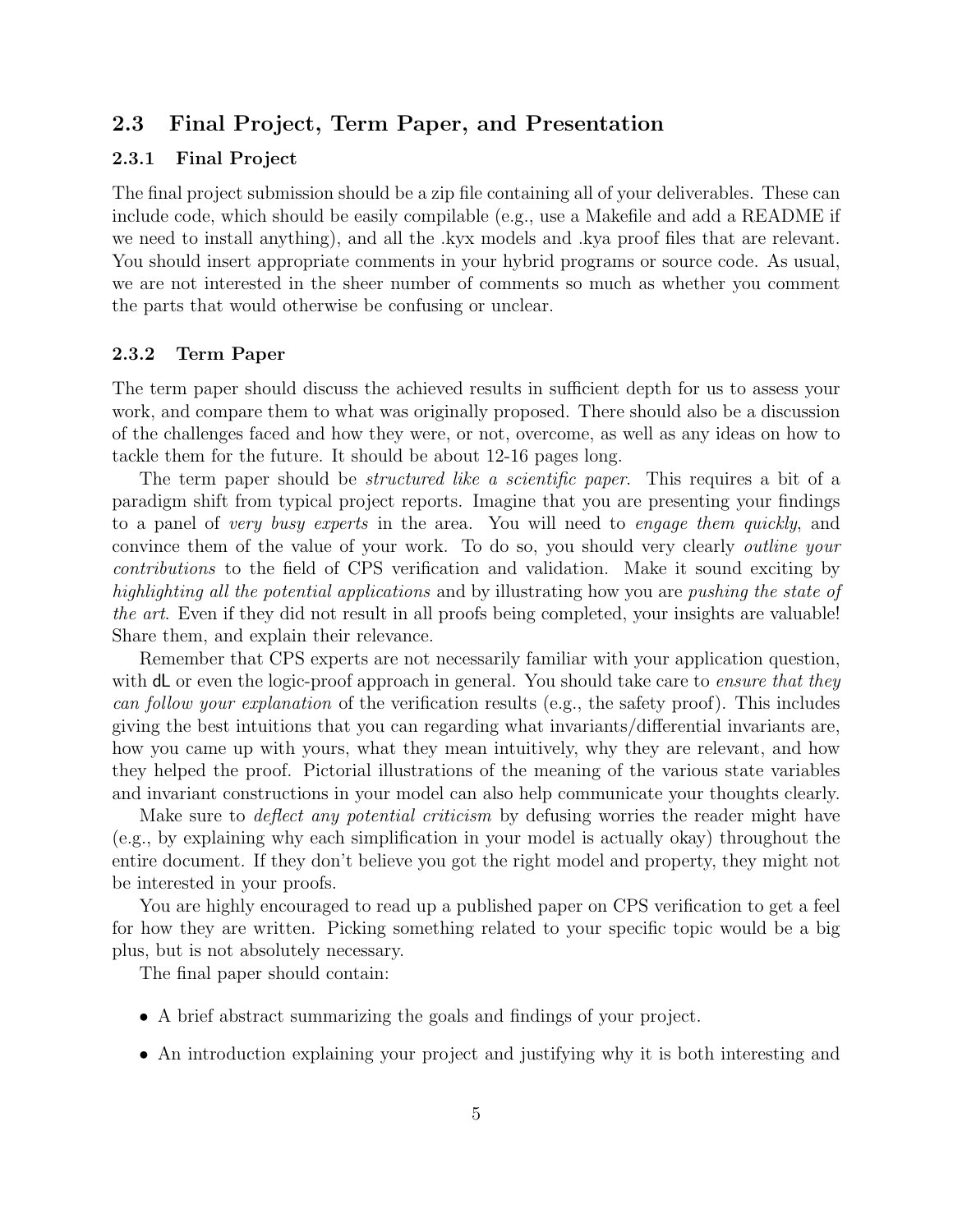a challenge. Include a discussion of how your project relates to the state of the art as a separate related work section.

- A detailed explanation of the approach you took for your project. This includes indepth descriptions and justifications of the CPS models and properties that you have studied.
- You have to carefully justify and explain all your models and properties. You need to justify why your models are the right models and why you have reached the right balance between model accuracy and analyzability. For example, studying a system that is so complex you cannot prove it versus studying a system that is so simple it is not realistic enough for actual use. Unjustified models and properties or models whose differential equations and control principles have not been explained will be ignored in the evaluation of your project. For all simplifying assumptions in your model, justify to what extent and under which circumstance they are reasonable and explain where they help you. This is also applicable for your differential equation domains, control conditions, etc.
- Describe and explain how you proved the properties. You should provide a brief proof sketch in which you describe how you structured the proof, what invariants and differential invariants you used, what the intuition behind them is and which other important ideas went into your proof, such as steps for taming the arithmetic.
- You are encouraged to illustrate the problem as well as the intuition for important aspects of your solution by graphical illustrations. It is helpful to include relevant illustrations that you are planning to create for the purposes of your project presentation anyhow.
- Conclude with a discussion of what you have learned about the problem you set out to tackle in your project. Describe how what you achieved relates to the goals you set in the proposal. If some goals were not met, explain why. If you achieved goals that you had not planned on, identify them and point out what experience during the project made you consider these goals.
- Summarize the project deliverables.
- It is okay to reuse (and revise) material from your proposal for the term paper if it is still accurate. The better your project proposal was, the more likely will you be able to succeed in delivering a strong final term paper.
- If your project is a team project, please list the work performed by each partner. If you do not feel comfortable making this information publicly available, you may email the course staff this information directly. Alternatively, you can simply state: "equal work was performed by both project members."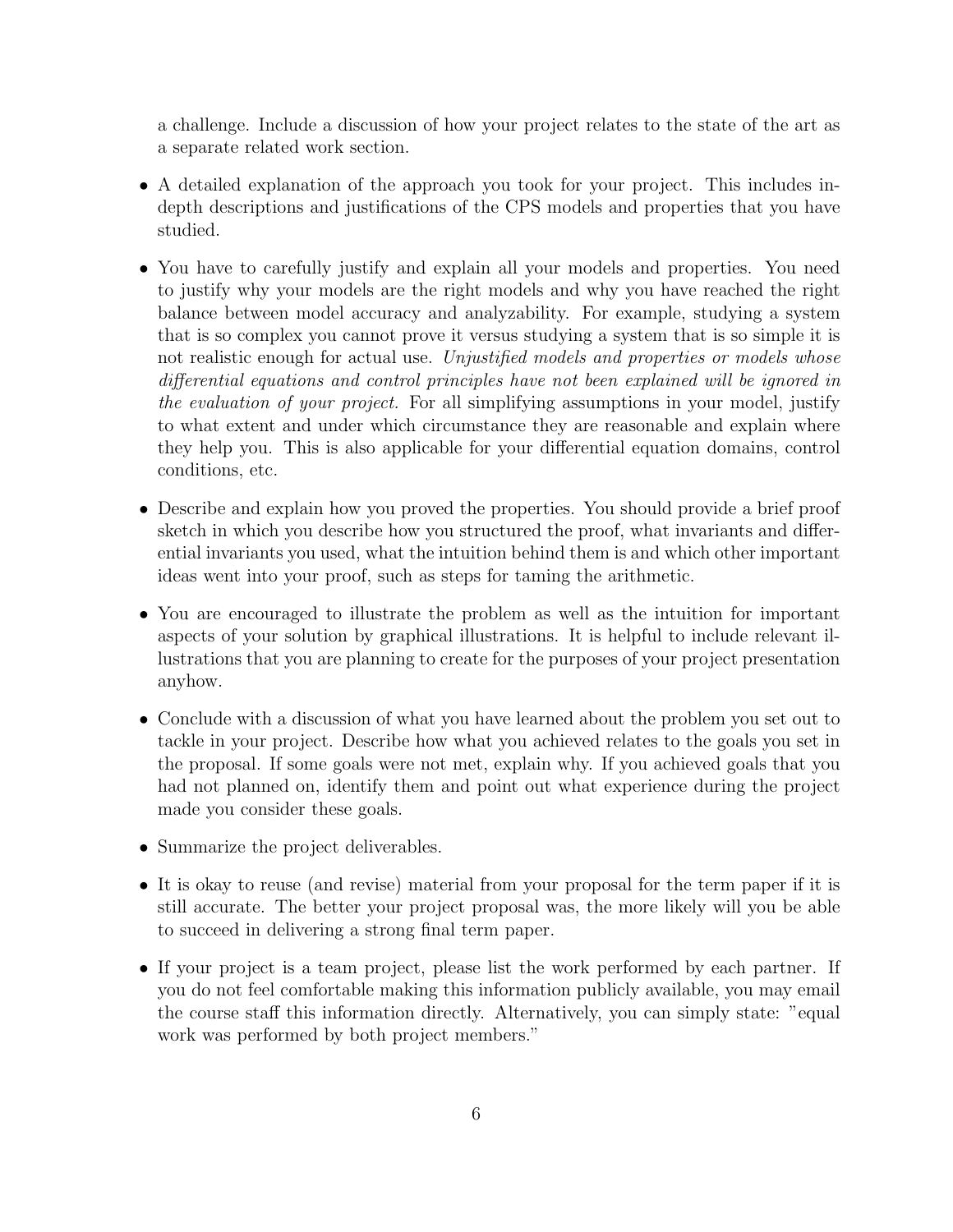• Finally, you should make sure that your term paper provides enough context and information and careful explanation to enable the course staff, reviewers, and judges to fully understand and appreciate the value of your project.

#### 2.3.3 Project Presentation

Your final project presentation will happen on Tuesday, December 11, between 1:00 and 7:00pm, at the CPS V&V Grand Prix. This is arguably the most important part of your project, although it is paradoxically worth 0 points!

You will present your project to a panel of industry experts<sup>[2](#page-6-0)</sup>. It is a *unique opportunity* for you to showcase your CPS verification skills to people who are interested in them for realworld products and applications! Because you will be competing in the CPS V&V Grand Prix, you have exactly 10 minutes for your presentation and, in the interest of fairness, you will be cut off when the time is up.

Much of the advice about term papers continues to apply to the project presentation. In addition:

- The talk should be split into the introduction that explain the background and significance of the problem you solve, the middle part detailing the approach you took to solve the problem, and a presentation of the results as well as a summary.
- Thoroughly explain the significance of your project and give sufficient background and potential application areas.
- Highlight what is important about your project.
- Identify contributions, results, and outcomes of your project. Be sure to identify all major conceptual and technical challenges you solved.
- You should place a strong emphasis on an intuitive exposition of your project and make use of visualizations and graphical illustrations supporting your project.
- Slides with too much text are not an effective way of getting the attention of the audience.
- Talks that elide all technical details, however, also make it hard to assess the technical quality and depth of the work.
- When including models and formulas on your slides, make sure they are properly typeset and crucially discuss their intuition. Graphical illustrations continue to be crucial to communicate the parts of models succinctly.
- You should practice your talk often and time yourself to ensure you communicate effectively within the allotted time slot.

<span id="page-6-0"></span> $2$ <http://lfcps.org/course/lfcps18-competition.html>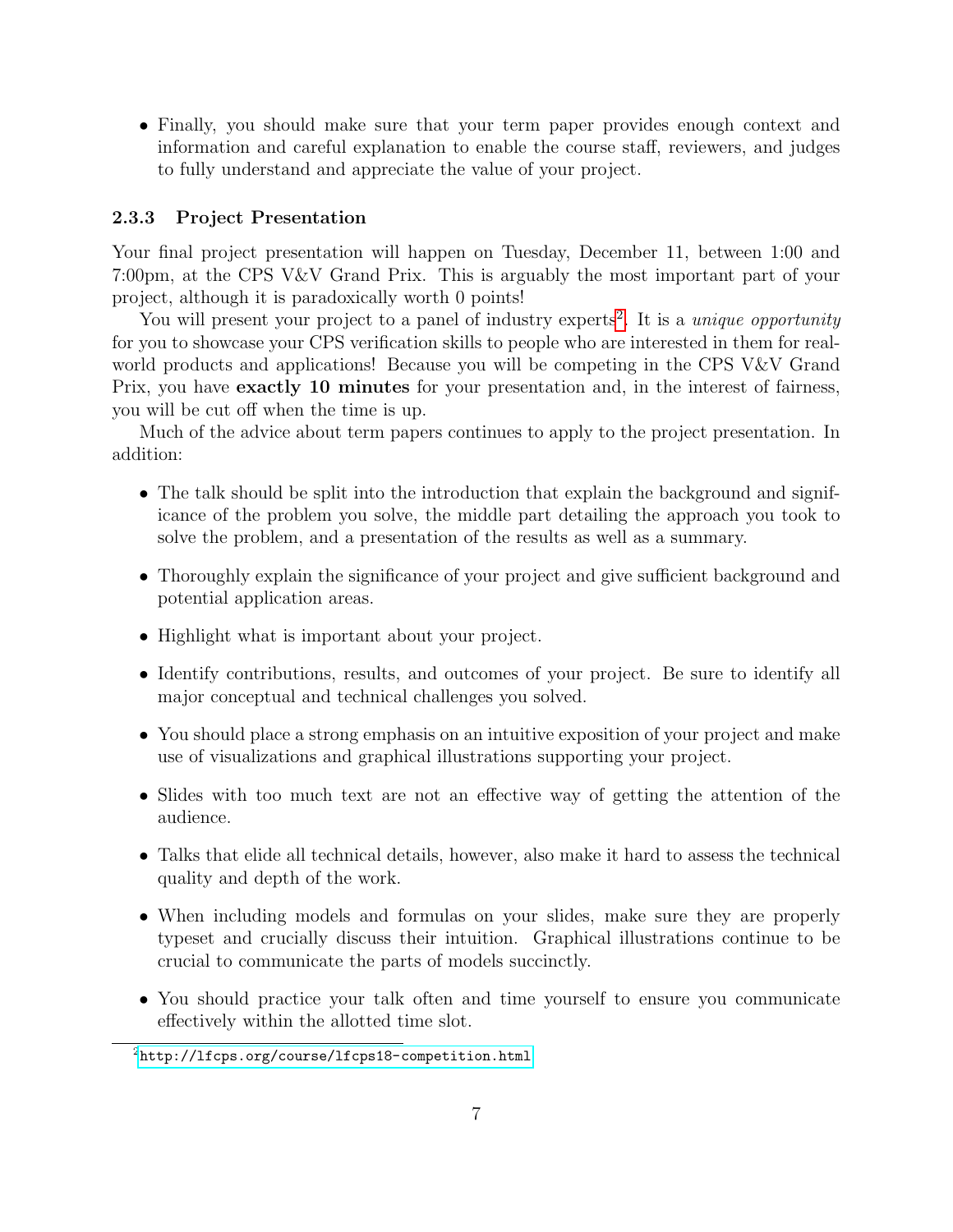- Finally, you should make sure that your term paper provides enough context and information and careful explanation to enable the course staff, reviewers, and judges to fully understand and appreciate the value of your project.
- Have a slide counter on every slide, like  $2/6$  if you are on slide 2 out of 6.
- Include a *project teaser picture* on your slide and submit this picture at aspect ratio 19:10 to be displayed at 285\*150 pixels on the course web page. You are responsible for respecting relevant copyrights.
- Be sure to learn from Kayvon Fatahalian's advice about how to give a clear talk: <https://www.cs.cmu.edu/~kayvonf/misc/cleartalktips.pdf>

When you are preparing the slides for your talk, you may learn what intuition you should add to your term paper. When you give detailed explanations and elaborations in your term paper, you may learn what aspects are important to retain in your project presentation. Communicate clearly, make important points early and often, clearly state what you did, why it is relevant, etc. Practice, if possible in front of other people, so you are sure that you are communicating what you want adequately!

The slides and material for your project presentation is due *before* the CPS V&V Grand Prix.

# 3 Advice on Proposal and Term Paper

- 1. If you use LATEXto write your term paper, BibTeX is your friend for managing citations and references.  $DBLP<sup>3</sup>$  $DBLP<sup>3</sup>$  $DBLP<sup>3</sup>$  is a good source for high-quality bibliographical entries.
- 2. It is crucial to have a textual description of the model and its dynamics and control principles in the proposal document along with justifications for why you are modeling all its pieces like that. Without a sufficiently comprehensible description, it is hard to validate the model and tell whether you have reached the right accuracy and analyzability tradeoffs. Uncommented program model files are not effective ways of communicating what you are trying to do and why. As in the lecture notes, you should carefully develop and explain and justify the models and properties and explain the rationale behind their design. Make sure to explain and justify the differential equations, not just limit to factually stating that it is the right differential equation for the purpose. For all simplifying assumptions in your model, justify to what extent and under which circumstance they are reasonable and explain why you are making them.
- 3. A related work discussion is not a discussion limited to where someone has done exactly the same problem before. If that were ever the case, you need to look for a new project, because the problem is solved. Related work is supposed to talk about related

<span id="page-7-0"></span><sup>3</sup><http://dblp.uni-trier.de>